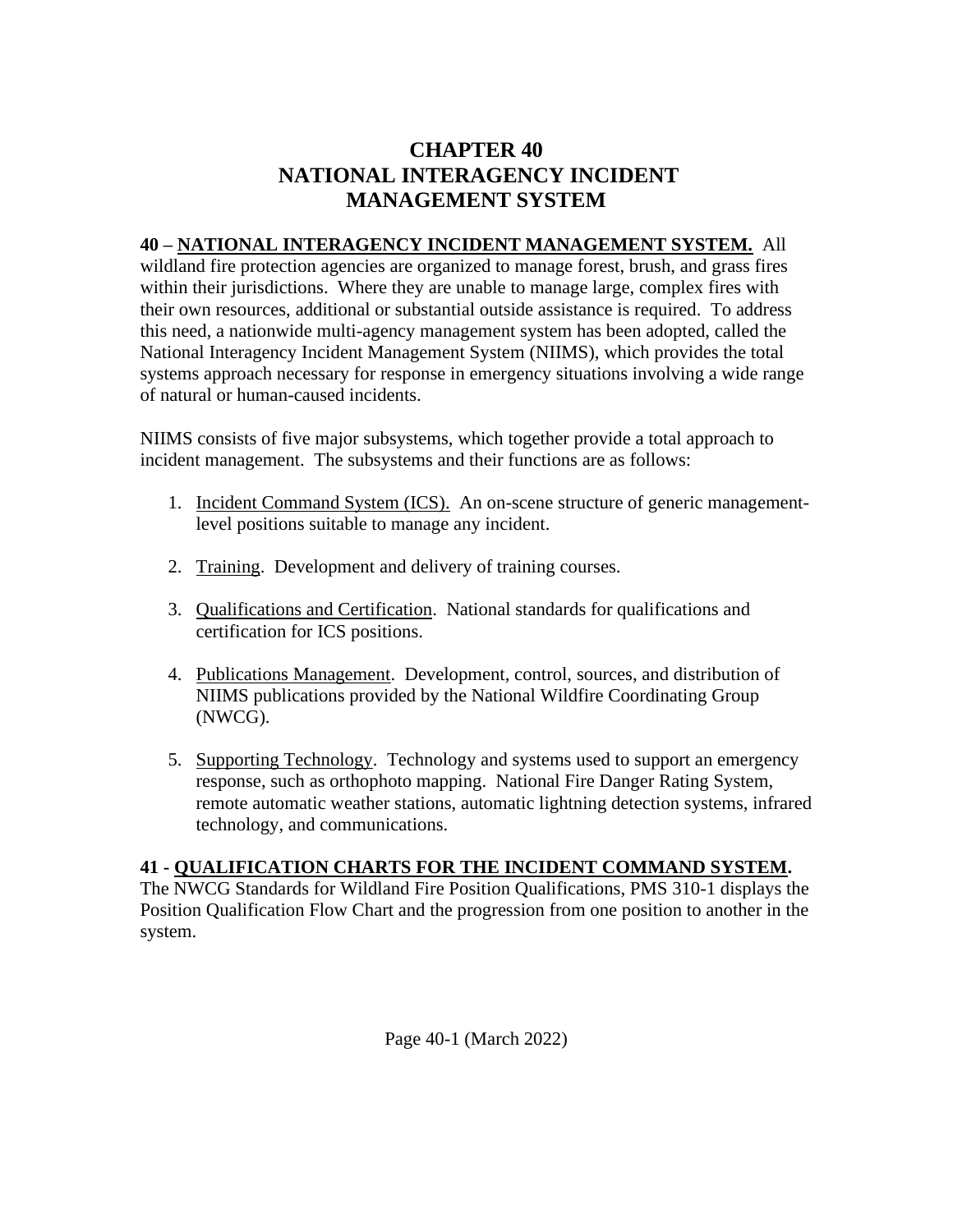## **42 – QUALIFICATION FOR INCIDENT COMMAND SYSTEM POSITIONS.**

This section sets out the additional requirements for skills, training, and prerequisites for contractor employees for the wildland and prescribed fire positions outlined in the NWCG Standards for Wildland Fire Position Qualifications, PMS 310-1. Qualifications for each position include the minimum acceptable levels of training, experience, physical fitness, and/or currency requirements. Job descriptions and duties for these positions are listed in the NWCG Position Catalog.

The PMS 310-1 defines a performance-based qualification system. In this system, the primary criterion for qualification is individual performance, as observed by an evaluator using approved standards, identified in a Position Task Book (PTB) for the position. Qualification is based on performance on the job, physical fitness, and classroom training identified in PMS 310-1.

NWSA Instructors and Contractors must comply with the requirements specific to their Geographical Area Coordinating Group and meet or exceed appropriate NWCG prerequisite qualifications and currency requirements.

Additional training, which supports development of knowledge and skills, may be acquired in a variety of ways including on-the-job training, work experience and formal training. It is suggested that formal training be provided were applicable in order to assure knowledge and skills are acquired. A Trainee must meet required position experience for PTB initiation. PTB can be initiated without the Trainee first completing all required training. All required training must be successfully completed prior to position Certification

**43 – INCIDENT COMPLEXITY.** The line officer or designated official shall determine the complexity of an incident and assign qualified personnel as needed. More than 95 percent of all wildland fires fall within the low complexity range and are controlled with initial attack and limited reinforcements. These fires are referred to as Type 3, 4, and 5 incidents.

The remaining 5 percent of fires, which fall into high complexity, are referred to as Type 1 and 2. Qualifications for Incident Commanders and General Staff have been established for Type 1 and 2 incidents (including Area Command) because they are normally more complex and can require resources from outside the local area.

Page 40-2 (March 2022)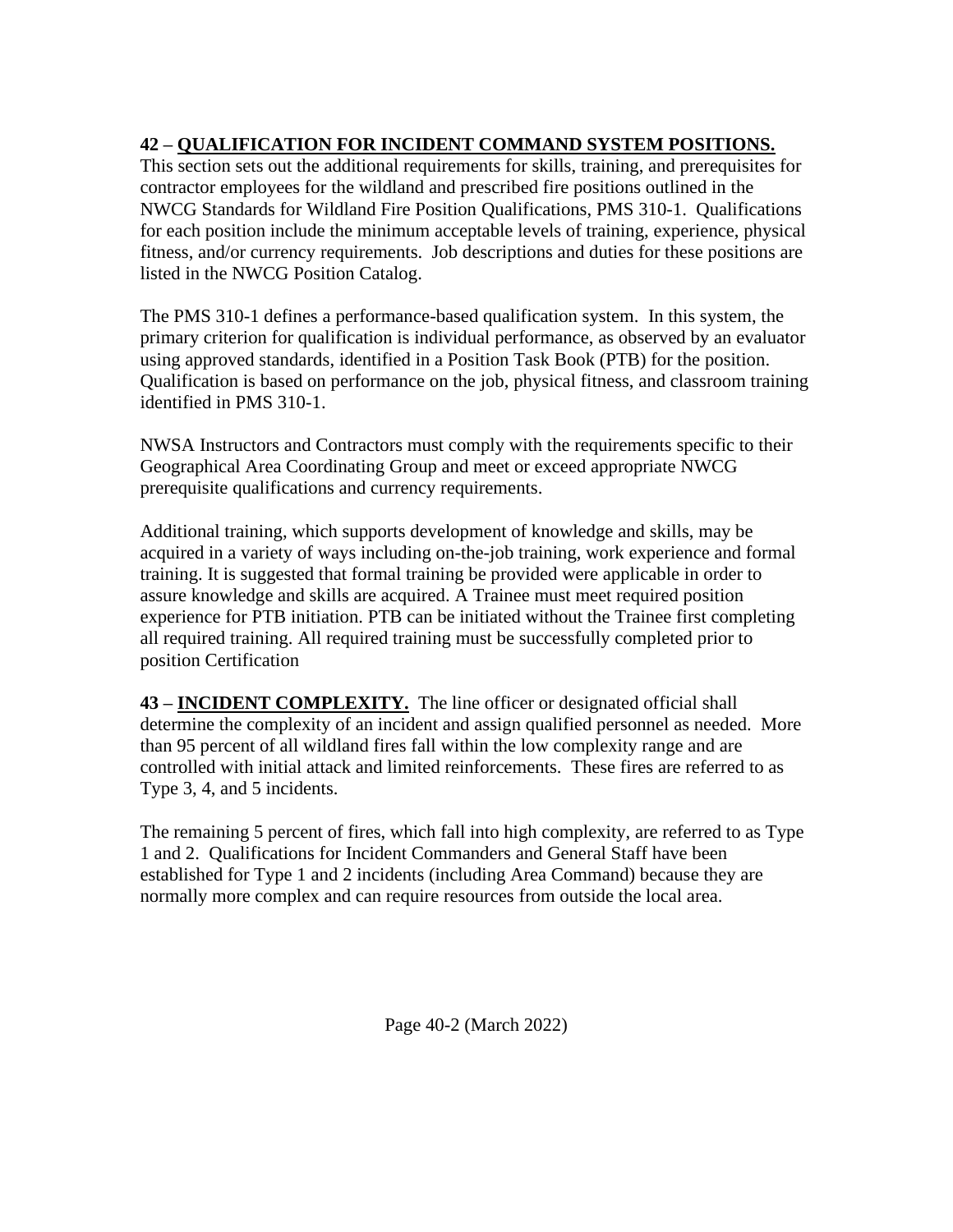**43.1 – Guidelines for Determining Incident Complexity.** The guidelines assist the line officer or designated official in determining incident complexity. The guidelines are presented in order of ascending complexity and describe the fire response with the appropriate fire organization. A Type 5 incident is the lowest level and Type 1 is the highest level of complexity. The Type 1 incident combines the multi- Division and multi-Branch classifications as described in the, PMS 310-1.

**44 – ANNUAL REFRESHER TRAINING.** Annual Fireline Safety Refresher Training is required for those positions identified in the NWCG PMS 310-1. Refresher training shall consist of following core topics: Entrapment Avoidance, Current Issues, Fire Shelter, and Other Hazards and Safety Issues. These core topics must be sufficiently covered. NWSA has a minimum training requirement of 4 hours. Training time may be extended to effectively meet Geographical Area training requirements. Incident Qualification Cards will not be issued until supervisors certify that annual Fire Safety Refresher Training has been completed and the person has passed the WORK Capacity Test.

**44.1 - National Annual Fire Safety Refresher Website.** This site provides a centralized resource for instructors doing refresher training to get pertinent policy guidance and identify interagency materials used throughout the nation. These sites will link you to, "WESTAR Website Tutorial" and "RT-130 Wildland Fire Safety Training Annual Refresher".

There is also a WFSTAR Catalog.

 **[www.nifc.gov/wfstar/index.htm](http://www.nifc.gov/wfstar/index.htm) www.nwcg.gov/publications/training-courses/rt-130**

**45 – RE-CERTIFICATION.** Management evaluation of an individual's competency is key to re-certification where qualifications have expired. If currency has lapsed, the individual shall revert to the trainee level, be issued a position task-book for the position, complete on-the-job training if needed, and re-qualify in a position performance assignment. By returning to the trainee level, the person re-certifying is introduced to new technology that assists with recalling position duties and responsibilities.

**46 – PHYSICAL FITNESS STANDARDS.** In addition to training and experience, physical fitness standards, when applicable, must be met for ICS position certification.

**46.1 - Physical Fitness Requirements.** Requirements for physical fitness are identified as arduous, moderate, light, and none. The definitions for these categories can be found in the, PMS 310-1.

Page 40-3 (March 2022)